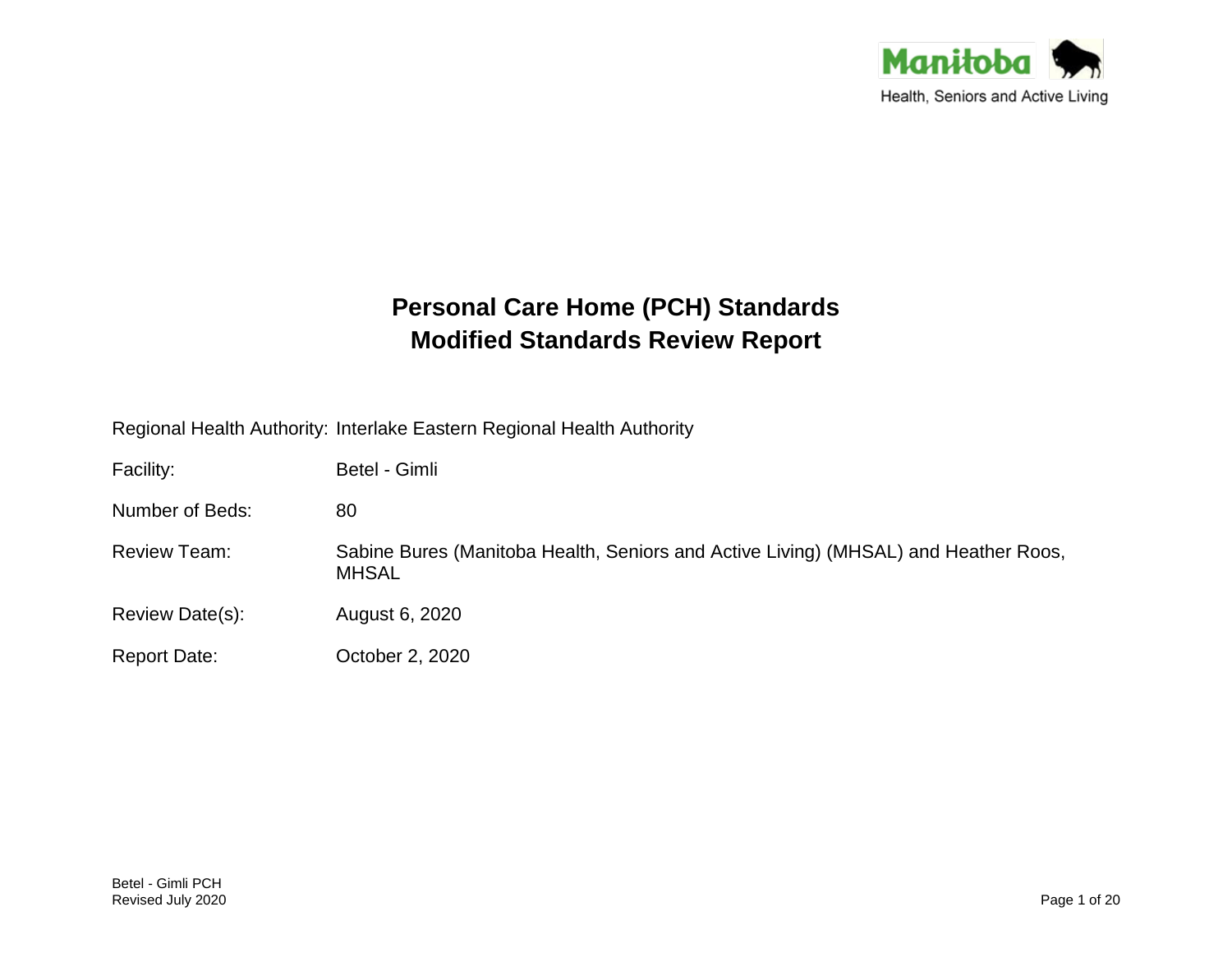

# **Overview:**

## **Context for Review**:

Manitoba Health Seniors and Active Living (MHSAL) prioritized the completion of standards reviews at all licensed PCHs in Manitoba in 2020 to ensure standards of care continue to be maintained during the COVID-19 pandemic. A modified review (MR) process was developed for all reviews taking place between July and December 2020. The MR focusses on a number of key areas of care delivery and actions taken by the PCH to safeguard residents from the spread of infection. Timelines for the resumption of the regular standards review cycle and format will be determined as the pandemic evolves.

# **Review Activities and Information Sources:**

The modified review completed at the PCH included the following activities:

- walk-through of the common areas:
- review of six resident records:
- interviews with five residents, three family members, and four staff members;
- review of operational information and feedback provided by PCH leadership;
- review of resident council meeting minutes for 2018, 2019, and 2020 (to current date); and,
- review of fire drill records for 2018, 2019, and 2020 (to current date).

# **General Statement of Findings:**

There were no critical issues identified during the course of the review and no follow-up reporting is required.

The facility was observed to be clean, odor-free and generally well-maintained. Hallways were clear of clutter, housekeeping and medication carts on the floor were secured, and dirty linen carts were covered. Doors to restricted areas were secured/locked and no hazards were observed in resident accessible areas. Reviewers did, however, observe a number of areas requiring repair, resurfacing or removal including: damaged/loose carpet on lower half of walls in corridors (second floor); flooring which is lifting and temporarily repaired with duct tape (e.g. rooms 219, 222 and 233); and, exposed seam with sharp edges on handrail between rooms 222 and 224. Wooden handrails and wooden tables throughout the facility were noted to be quite worn and will require replacement or refinishing in the near future.

Appropriate screening protocols were practiced at entrances to the facility and staff members observed during the review day were in compliance with PPE and Infection Prevention and Control (IP&C) protocols, including frequent hand sanitizing and cleaning of high touch areas. Hand sanitizer dispensers were plentiful within the PCH and located close to points of care. Efforts were being made to ensure physical distancing in common areas, including dining rooms.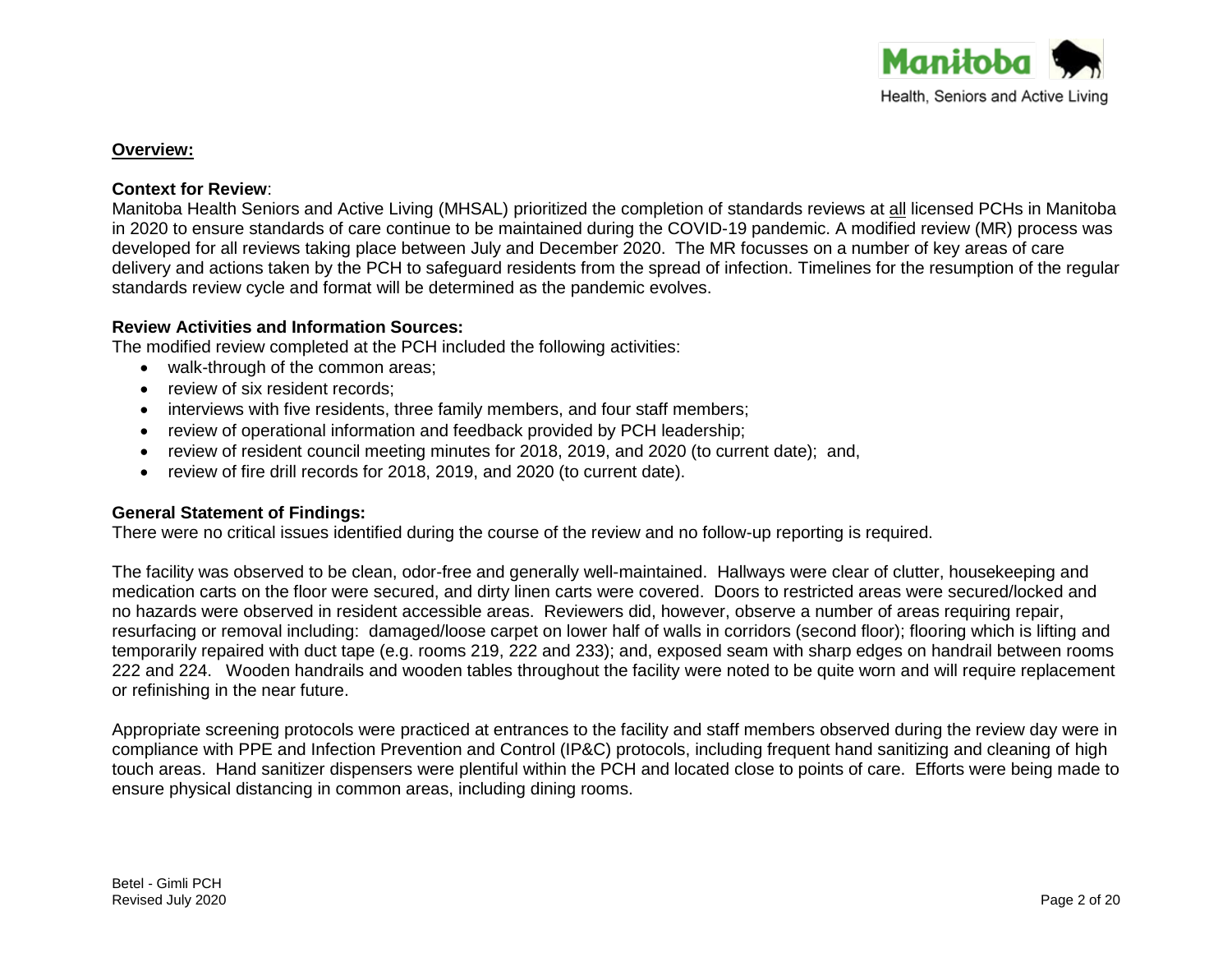

Interactions observed between residents and staff were positive, personable and appropriate. Residents appeared to be welldressed, well-groomed, and comfortably positioned.

All documentation and records reviewed on-site during the course of the review were generally completed as required.

While interview respondents were satisfied with the overall operation and management of the home, a number of recommendations and suggestions were made for further improvement. These included the following:

- increased staffing (6 respondents);
- more variety in meals (2 respondents);
- group residents with higher cognitive functioning together (i.e. on the same floor);
- smaller sized furniture in resident rooms (dressers take up too much space);
- provide each resident with a copy of the resident council meeting minutes;
- more fire training and fire drills on all shifts including evening, overnight and weekends;
- more opportunities for residents to spend time outdoors;
- a working air conditioner; and,
- a pill crusher (current method generates a lot of noise which startles/upsets residents);

# **Standard 1: Bill of Rights**

**Reference***:* Personal Care Homes Standards Regulation sections 2, 3, and 4 **Expected outcome**: The resident's right to privacy, dignity and confidentiality is recognized, respected and promoted.

**Performance Measure**: The bill of rights is respected and promoted in the personal care home (PCH).

# **Findings:**

Residents described feeling safe and comfortable in the PCH and felt they were receiving the care they required. Descriptions of staff included use of words/phrases such as: "kind", "friendly", "helpful" "doing a "great job", "doing what they can to help", and "always ask(ing) me what I need". All residents felt they were treated with respect always (4 respondents) or most of the time (1 respondent). While two residents felt that staff are usually in a hurry, they attributed this to not having enough staff to take care of everyone's needs. One resident noted that he/she has particularly "good connections" with the full-time staff members as he sees them on a daily basis. With the exception of a few specific meal items on the menu rotation, residents expressed satisfaction with meal service and appreciated having an alternate meal option available. All reported having access to beverages throughout the day. Three residents noted they had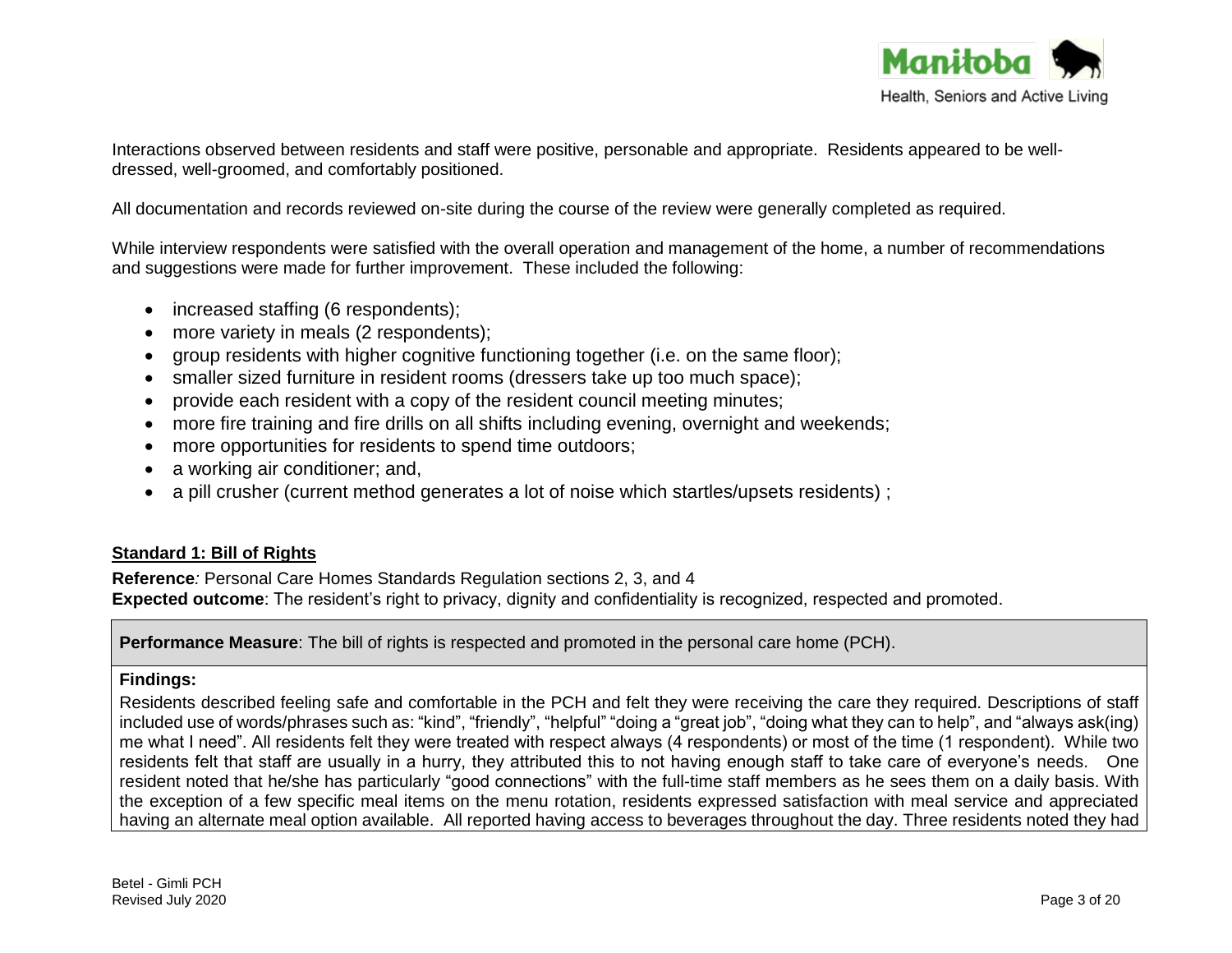

a fridge in their room where they kept extra snacks and beverages and appreciated the convenience of having these close at hand. Each resident interviewed identified a number of recreational activities they have previously enjoyed in the home but all noted that there have been far fewer activities available since the onset of the pandemic.

The family members interviewed expressed no concerns with respect to the care provided to their loved-one. Staff members were described as respectful, generally accessible, and as making concerted efforts to keep them apprised of any changes in their lovedone's status or needs. Overall, family members indicated their loved ones seemed to enjoy the meals provided at the PCH and there were no concerns identified with respect to the frequency with which beverages are provided throughout the day. Recreation activities were noted to have been significantly impacted by the pandemic and only limited recreational activities were on offer. They were, however, appreciative of the efforts made by staff members to actively invite and encourage residents to participate in all available activities. All family members expressed satisfaction with the management and operation of the home, the amount of COVID-19 related information provided, and their communication and interactions with staff members on a day-to-day basis.

**Performance Measure:** Efforts are being made to ensure opportunities for safe contact between residents and their family/friends.

# **Findings:**

Residents and family members interviewed identified a variety of means through which they have been able to maintain contact with one-another. These included: phone calls (all residents had a phone in their room), window visits, indoor/outdoor visits, video-chats, and emails.

As reported by staff members interviewed, recreation facilitators have taken on the majority of responsibility for assisting, scheduling and supporting resident and family contacts. Nursing staff and Health Care Aides have, on their part, made efforts to coordinate the scheduling of care activities around scheduled visitation times.

All family members participating in on-site visits at the PCH have been required to complete screening, hand hygiene and maintain physical distancing. Where family members are authorized to escort a resident to an essential appointment, PCH staff have provided education on precautionary measures to be taken to adhere to COVID-19 guidelines and have provided with masks.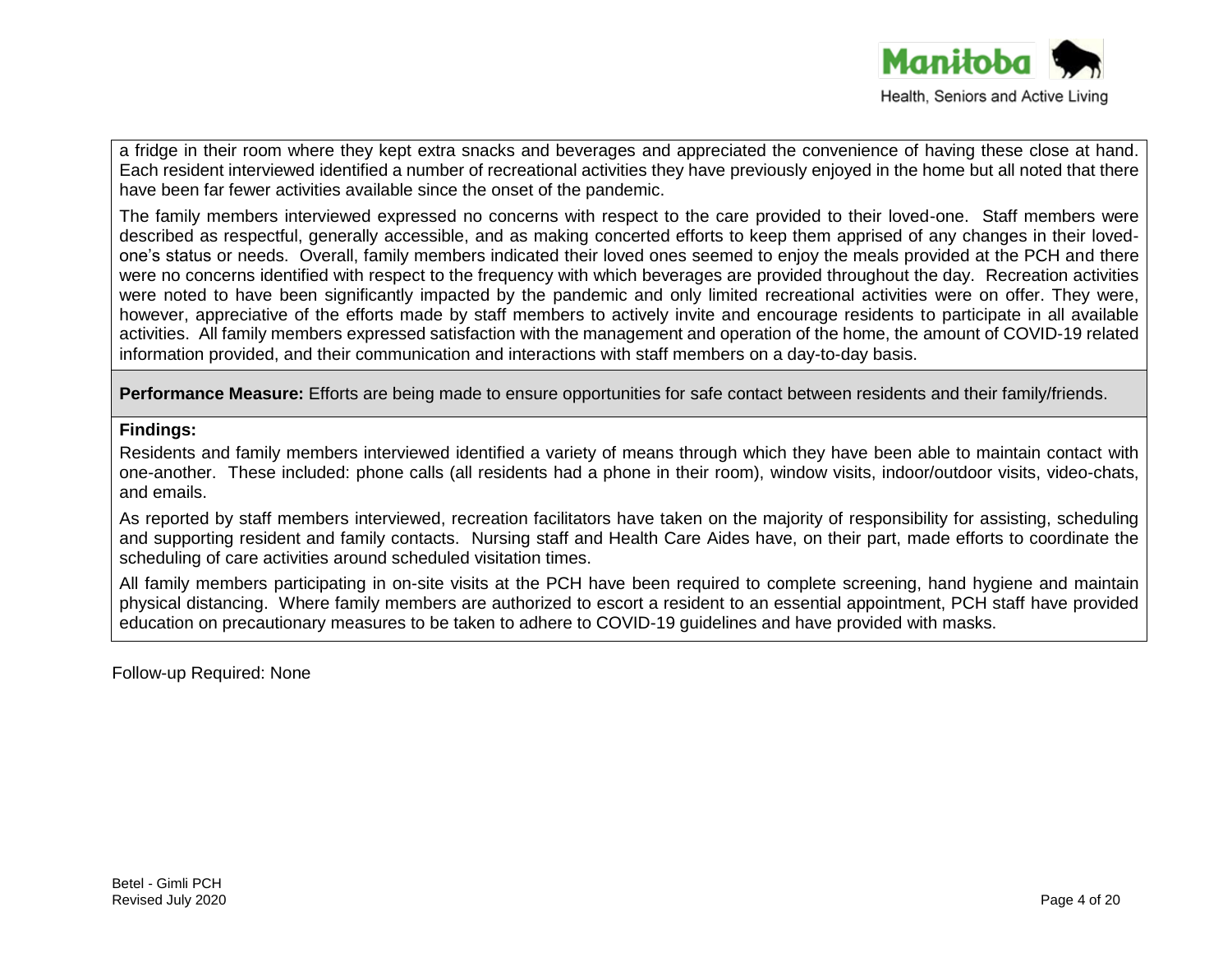

# **Standard 2: Resident Council**

**Reference:** Personal Care Homes Standards Regulation Sections 5 & 6

**Expected Outcome**: Residents have a forum to freely discuss their concerns and issues and the management of the home responds to this same forum.

**Performance Measure:** A minimum of five resident council meetings are offered each year and residents/families are aware of opportunities to participate.

# **Findings:**

Based on a review of resident council meeting minutes for 2018, 2019 and 2020, council meetings have taken place on a regular basis and as required. Four meetings have already taken place in 2020. As per attendance recorded in meeting minutes, participation rates vary with an average of around 15 residents and family members present at each meeting.

As reported by PCH leadership, no meetings have been cancelled during the pandemic and extra steps have been taken to ensure ongoing communication and information sharing with families. This was said to include providing contact information for managers, encouraging family members to contact the recreation department with any concerns and providing monthly recreation calendars.

All residents interviewed were aware of resident council meetings and four of five indicated they regularly attend. Those who regularly attended were satisfied with how staff have responded to and follow-up on concerns, suggestions and complaints raised during meetings.

Family members interviewed were aware of resident council and indicated they had attended at least one meeting prior to the pandemic.

**Performance Measure:** Concerns/issues expressed by residents are documented, investigated, and addressed in a timely manner.

# **Findings:**

Resident council meeting minutes included some evidence of follow-up on concerns expressed in previous meetings; reporting on follow-up is a standing agenda item. Reviewers also noted the use of a "Meeting Concern Form" to communicate issues to relevant departments and/or staff members in the PCH. The most common complaint noted in meeting minutes were in relation to menu items.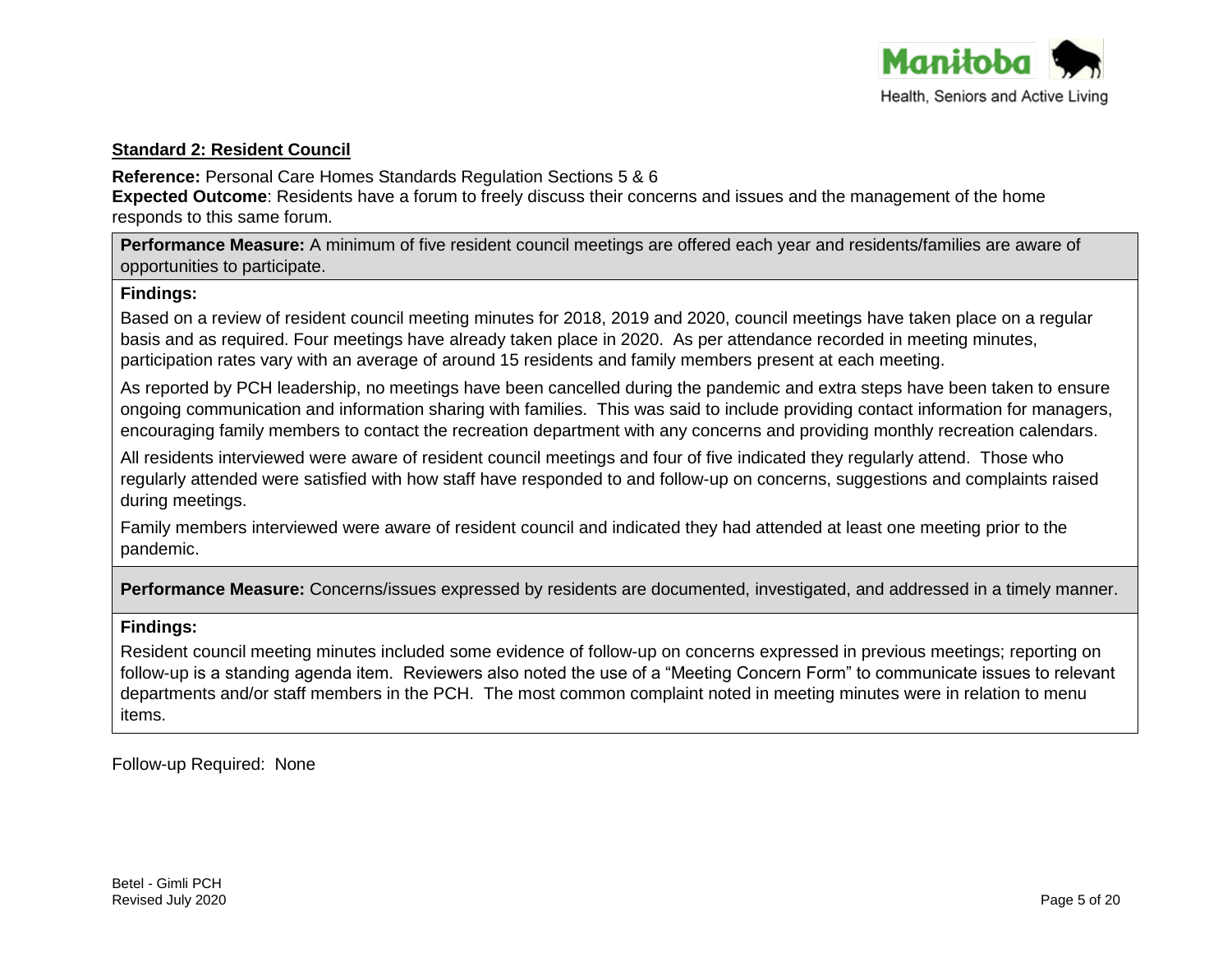

#### **Standard 4: Information on Admission**

**Reference:** Personal Care Homes Standards Regulation, Section 8

**Expected Outcome**: Residents and their representatives are provided with clear information on the operation of the home.

**Performance Measure:** For any new admissions during the COVID-19 pandemic, an information package including information specific to COVID-19 policies/procedures is provided to the resident and their family/representative.

## **Findings:**

As per feedback from PCH leadership, numerous emails and letters have been forwarded to families throughout the pandemic to keep them apprised of new or changing protocols, procedures and restrictions. This included a letter from physicians regarding COVID-19 and related precautions.

Follow-up Required: None

# **Standard 5: Right to Participate in Care**

**Reference**: Personal Care Homes Standards Regulation, Sections 9 & 10 **Expected Outcome**: Residents receive care in accordance with their wishes.

**Performance Measure:** Residents and their family/representative have opportunities to participate in care decisions.

# **Findings:**

The family members interviewed expressed satisfaction with their level of involvement in care planning discussions via phone calls or in-person discussion with nurses/health care aides and/or at care plan conferences.

Follow-up Required: None

# **Standard 6: Communication**

**Reference**: Personal Care Homes Standards Regulation, Sections 14 **Expected outcome**: Each resident's current care needs, including any changes, are communicated completely and accurately to all staff who require the information to provide safe, appropriate care to the resident.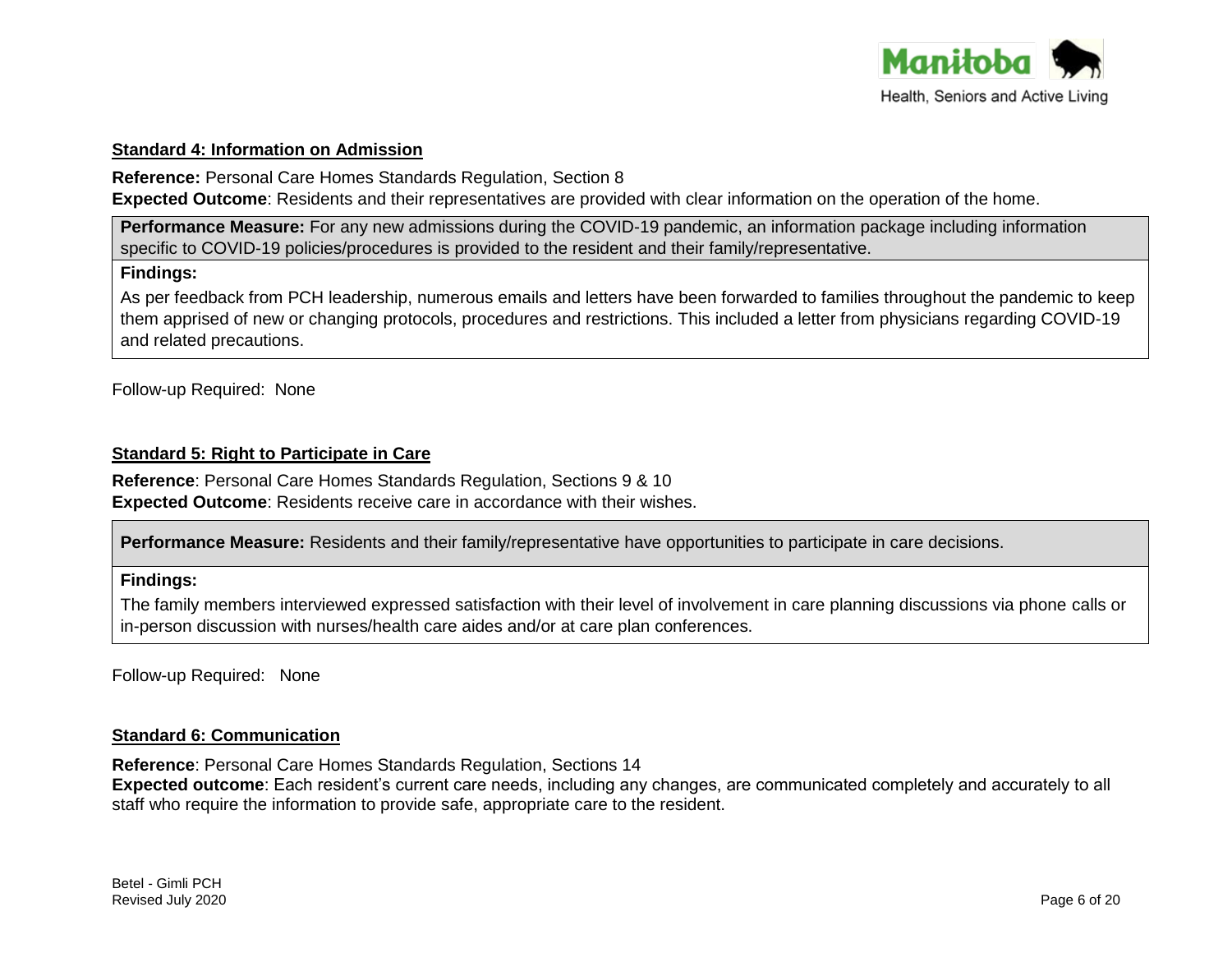

**Performance Measure:** Processes to ensure ongoing, accurate and timely communication of each resident's needs including changes to the current care plan and between staff at change of shift continue to be maintained.

# **Findings:**

All family members interviewed advised they have received regular updates and phone calls from PCH staff whenever a change in their loved-one's care plan is being considered.

Staff members interviewed identified a variety of means through which resident information and care needs is communicated among team members. Examples given included: resident charts and care plans, transfer information, 24-hour report book, in-person reports (which include HCAs), memos, ongoing discussion with team members, and a white-board in the staff room to note changes in care needs/interventions. All respondents felt that the existing communication processes were effective and had not been impacted by the pandemic.

**Performance Measure:** Communication specific to COVID-19 related policy changes, restrictions and safeguards are regularly communicated to residents, family members and staff.

# **Findings:**

Family members interviewed expressed satisfaction with the amount of COVID-19 information provided by the facility through emails, letters and in-person at the PCH.

Updated information is posted in the PCH on a COVID board located near the screening tables in the facility and in COVID binders located on each unit. Staff also receive regional memos via email. Related signage is posted throughout the facility and floor markings provide cues/direction to ensure appropriate physical distancing.

PPE, screening and hand hygiene audits are completed regularly to monitor compliance with policies/practices and spot training is provided as necessary. An Infection Prevention and Control checklist is actively used in monitoring. Managers were also meeting with day staff at the screening table seven days a week prior to the commencement of staff shifts.

It was noted that some staff have expressed discomfort with their eye protection and have reported changes to their vision as a result of PPE usage.

**Performance Measure**: Additional measures have been put in place to support staff experiencing increased stress or workload resulting from COVID-19.

# **Findings:**

As reported by PCH leadership, staff members have access to supportive counselling through the EAP program and Blue Cross virtual health care program. Efforts are made to ensure all shifts are fully staffed and the ASAP program was temporarily suspended. Staff appreciation meals have been provided to acknowledge added workplace pressures and stresses and promote team morale.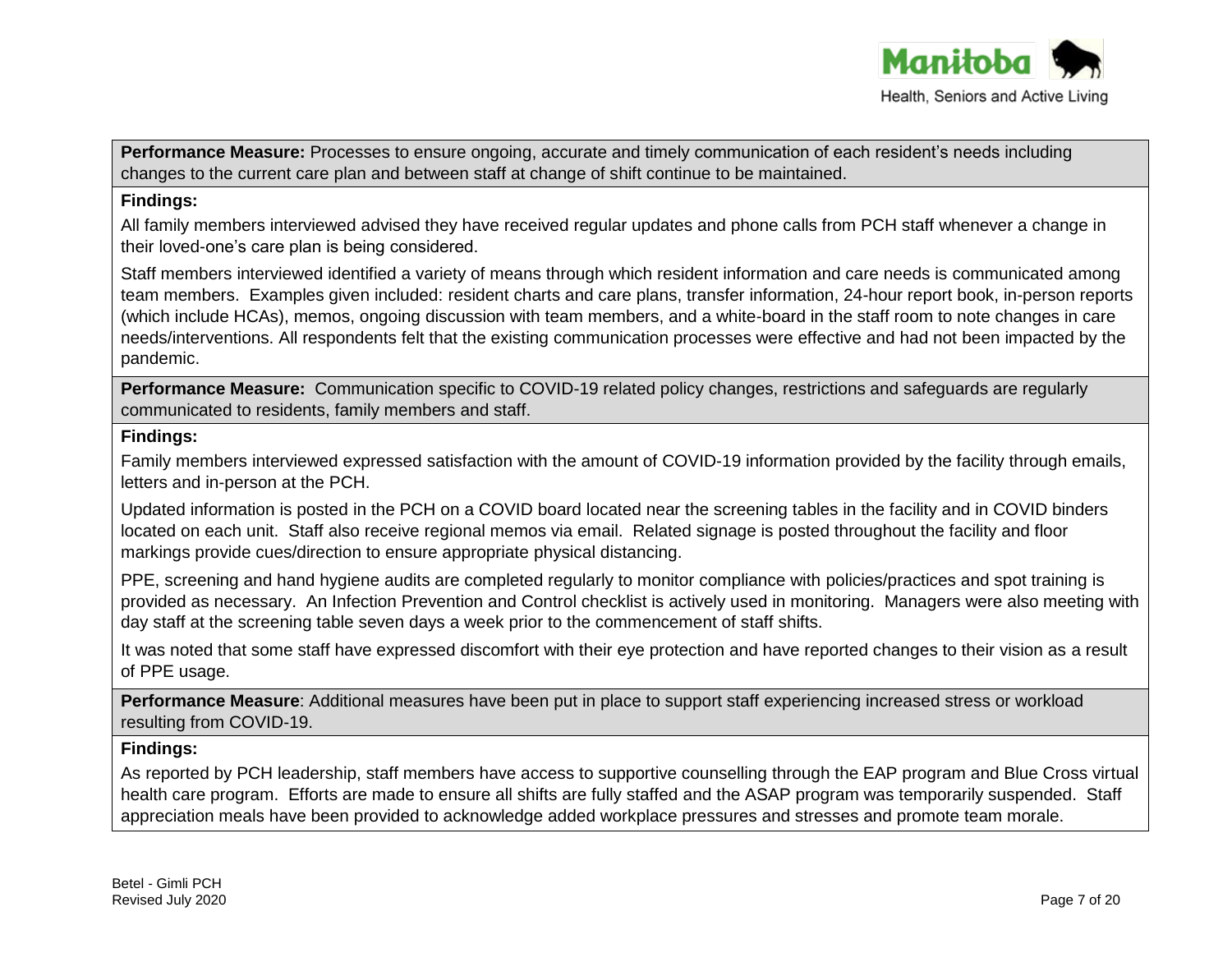

**Performance Measure:** Staff are encouraged to share their concerns and ideas with supervisors/managers.

## **Findings:**

All staff members interviewed indicated they are comfortable bring forward concerns and ideas to their manager. Discussion was said to be encouraged and management has reportedly been very responsive to any questions or issues raised.

Follow-up Required: None

# **Standard 7: Integrated Care Plan**

**Reference:** Personal Care Homes Standards Regulation sections 11, 12, 13 and 14

**Expected Outcome:** Beginning at admission, residents consistently receive care that meets their needs, recognizing that residents' care needs may change over time.

**Performance Measure**: The active integrated care plan contains detailed and current information on all aspects of each resident's care needs, to ensure all appropriate and proper care is provided, including information on and requirements for:

| 7.08 | $\bullet$ bathing  | Note: Integrated Care Plans (ICPs) for six residents were reviewed.<br>6 of 6 care plans included the information required |
|------|--------------------|----------------------------------------------------------------------------------------------------------------------------|
| 7.09 | $\bullet$ dressing | 6 of 6 care plans included the information required                                                                        |
| 7.10 | • oral care        | 6 of 6 care plans included the information required                                                                        |
| 7.11 | • skin care        | 6 of 6 care plans included the information required                                                                        |
| 7.12 | • hair care        | 6 of 6 care plans included the information required                                                                        |
| 7.13 | • fingernail care  | 6 of 6 care plans included the information required                                                                        |
| 7.14 | • foot care        | 6 of 6 care plans included the information required                                                                        |
| 7.15 | • exercise         | 6 of 6 care plans included the information required                                                                        |
| 7.16 | • mobility         | 6 of 6 care plans included the information required                                                                        |
| 7.17 | • transferring     | 6 of 6 care plans included the information required                                                                        |
| 7.18 | • positioning      | 6 of 6 care plans included the information required                                                                        |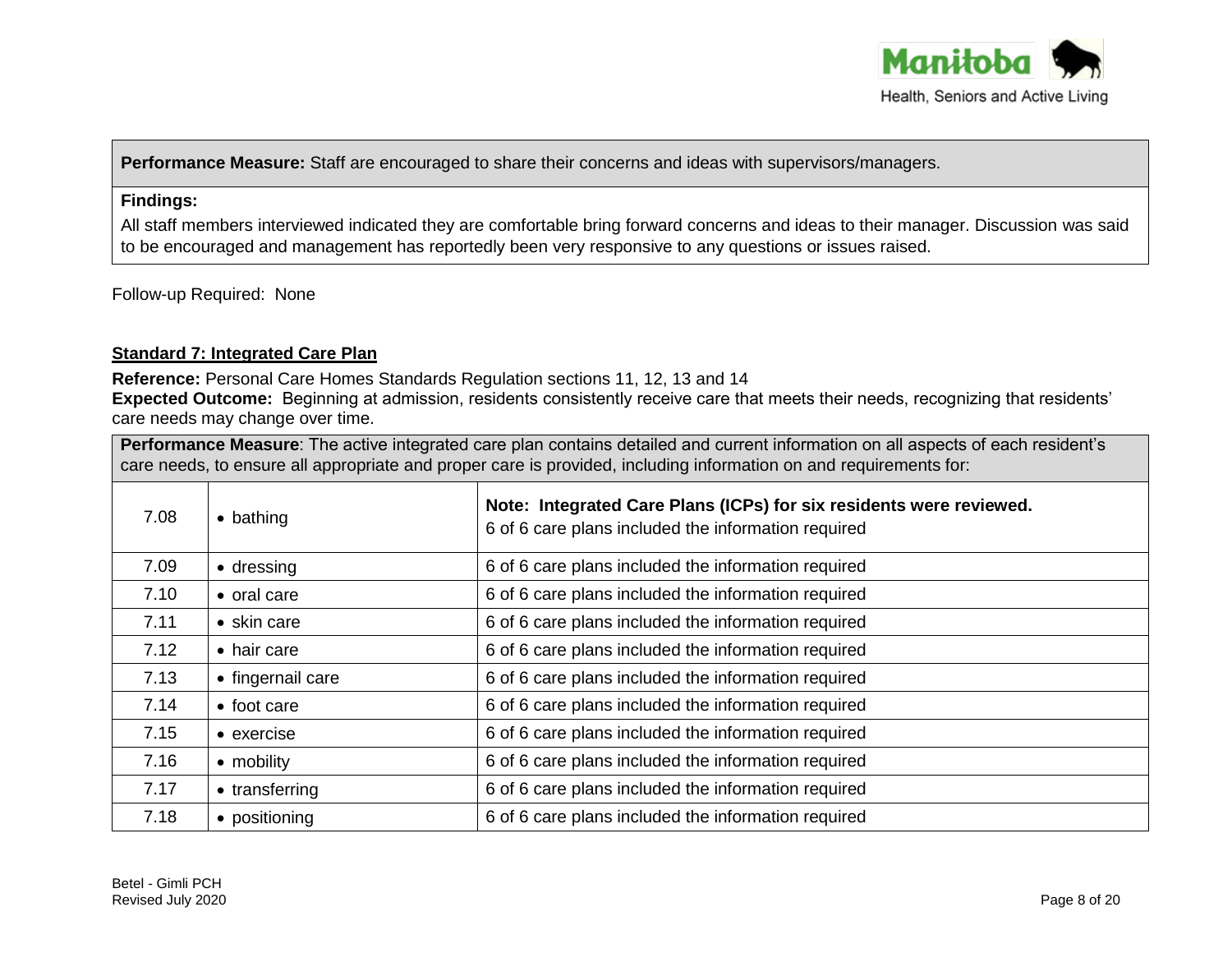

| 7.19  | • bladder function                                                                                                  | 6 of 6 care plans included the information required                              |
|-------|---------------------------------------------------------------------------------------------------------------------|----------------------------------------------------------------------------------|
| 7.20  | • bowel function                                                                                                    | 6 of 6 care plans included the information required                              |
| 7.21  | • any required incontinence care<br>product                                                                         | 6 of 6 care plans included the information required                              |
| 7.22  | • cognitive and mental health<br>status                                                                             | 6 of 6 care plans included the information required                              |
| 7.23  | • emotional status, and<br>personality and behavioural<br>characteristics                                           | 6 of 6 care plans included the information required                              |
| 7.24  | • available family, social<br>network, friends and/or<br>community supports                                         | 6 of 6 care plans included the information required                              |
| 7.25. | • hearing ability and required<br>aids                                                                              | 4 of 6 care plans included the information required – two did not reference aids |
| 7.26  | • visual ability and required aids                                                                                  | 6 of 6 care plans included the information required                              |
| 7.27  | • rest periods, bedtime habits,<br>and sleep patterns                                                               | 6 of 6 care plans included the information required                              |
| 7.28  | • safety and security risks and<br>any measures required to<br>address them                                         | 6 of 6 care plans included the information required                              |
| 7.29  | • language and speech,<br>including any loss of speech<br>capability and any alternate<br>communication method used | 6 of 6 care plans included the information required                              |
| 7.30  | • rehabilitation needs                                                                                              | 6 of 6 care plans included the information required                              |
| 7.31  | • therapeutic recreation<br>requirements                                                                            | 6 of 6 care plans included the information required                              |
| 7.32  | • preferences for participating in<br>recreational activities                                                       | 6 of 6 care plans included the information required                              |
| 7.33  | • religious and spiritual<br>preferences                                                                            | 6 of 6 care plans included the information required                              |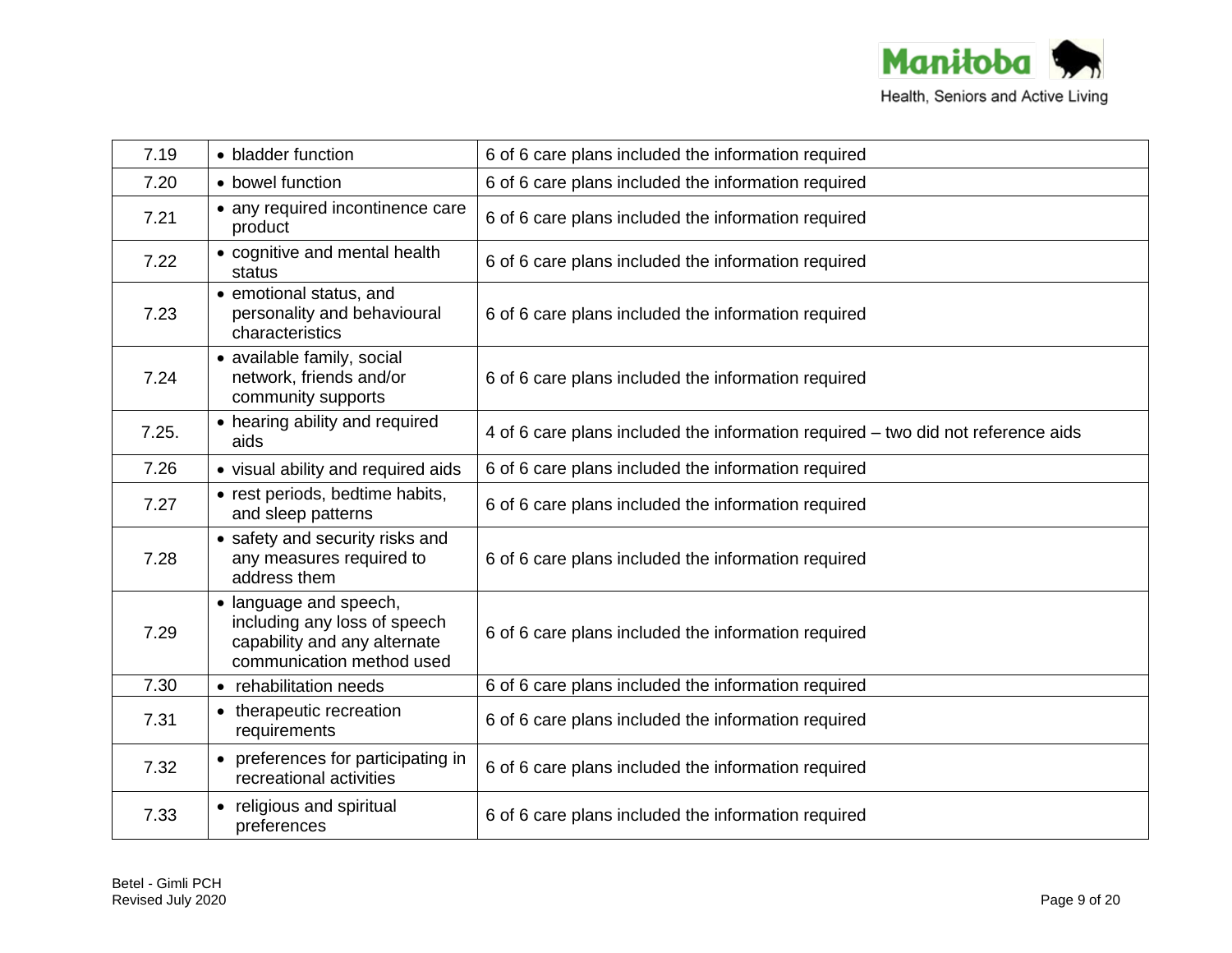

| 7.34                                                                                                                          | • food allergies                                                                                                                                                       | 6 of 6 care plans included the information required                                 |
|-------------------------------------------------------------------------------------------------------------------------------|------------------------------------------------------------------------------------------------------------------------------------------------------------------------|-------------------------------------------------------------------------------------|
| 7.35                                                                                                                          | · diet orders                                                                                                                                                          | 6 of 6 care plans included the information required                                 |
| 7.36                                                                                                                          | • type of assistance required<br>with eating                                                                                                                           | 6 of 6 care plans included the information required                                 |
| 7.37                                                                                                                          | • whether or not the resident<br>has made a health care<br>directive                                                                                                   | 6 of 6 care plans included the information required                                 |
| 7.38                                                                                                                          | • special housekeeping<br>considerations                                                                                                                               | 6 of 6 care plans included the information required                                 |
| 7.39                                                                                                                          | • other needs identified by the<br>interdisciplinary team.                                                                                                             | 6 of 6 care plans included the information required                                 |
| 7.40                                                                                                                          | The integrated care plan outlines<br>care goals and interventions that<br>will be taken to achieve those<br>care goals.                                                | 6 of 6 care plans included the information required                                 |
| <b>Performance Measure:</b> There is evidence that the integrated care plan is reviewed:                                      |                                                                                                                                                                        |                                                                                     |
| 7.41                                                                                                                          | • at least once every three<br>months by the interdisciplinary<br>team                                                                                                 | 6 of 6 records included documentation verifying quarterly interdisciplinary reviews |
| 7.42                                                                                                                          | • at least annually by all staff who<br>provide direct care and services<br>to the resident, as well as the<br>resident and his/her<br>representative(s), if possible. | 4 of 4 records for which this was relevant included annual care plan reviews        |
| Performance Measure: Notable change in incidents of pressure sores and falls among PCHs residents since the onset of COVID-19 |                                                                                                                                                                        |                                                                                     |
| <b>Findings:</b><br>No impact of COVID-19 on the frequency of pressure sores and falls was reported.                          |                                                                                                                                                                        |                                                                                     |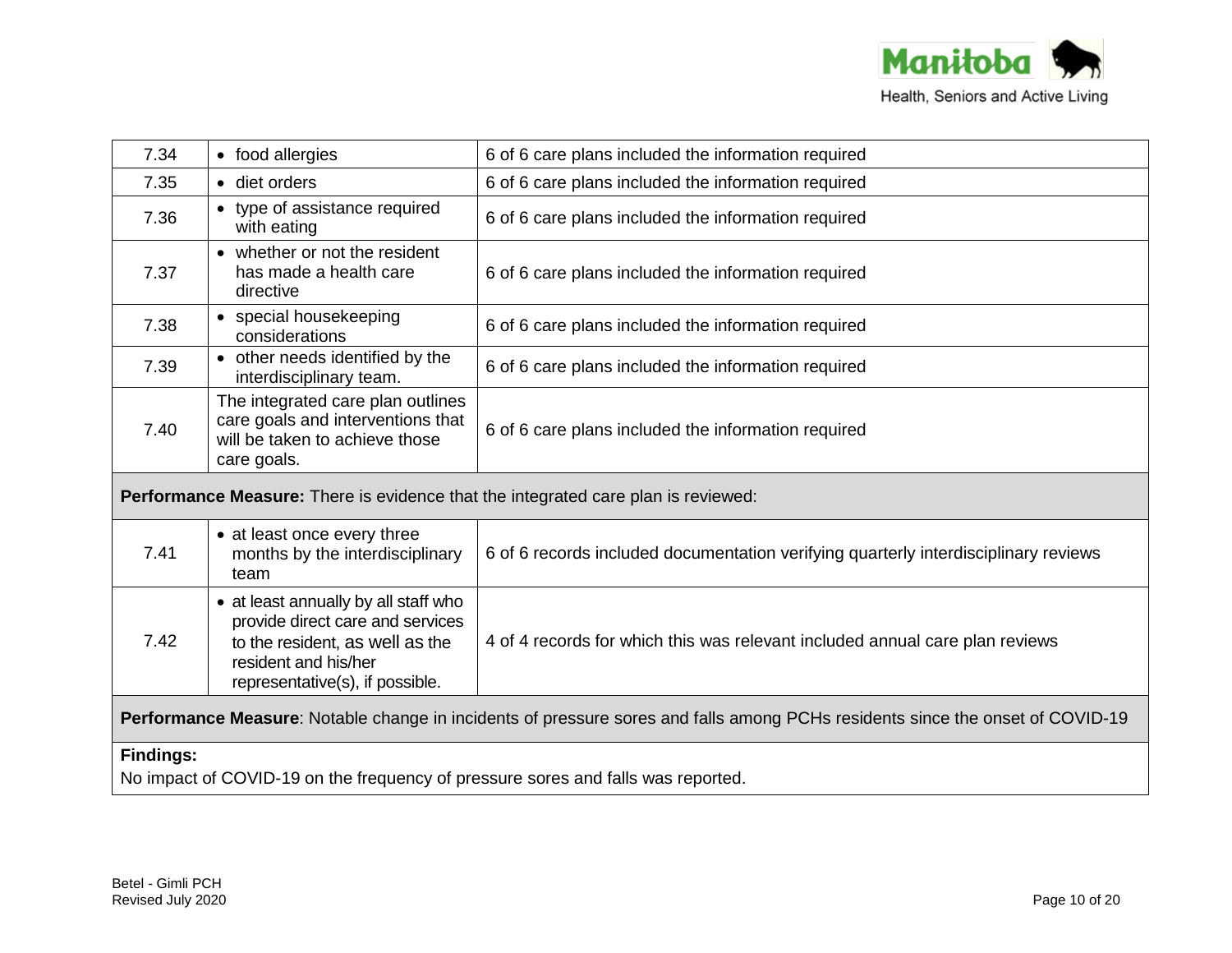

**Performance Measure:** Impact of COVID-19 on accessibility of programming and services to address care plan elements (i.e. foot care, hair care, dental, etc.)

# **Findings:**

Hair dressing and foot care were initially suspended. Hair dressing had only recently resumed.

Follow-up Required: None

## **Standard 9: Use of Restraints**

**Reference:** Personal Care Homes Standards Regulation, sections 16, 17 and 18, and the Manitoba Provincial Ministerial Guidelines for the Safe Use of Restraints in Personal Care Homes.

**Expected outcome:** Residents are restrained only to prevent harm to self or others. When a restraint is necessary it is correctly applied and the resident in restraint is checked on a regular basis.

| <b>Performance Measure:</b> Documentation of consent and interdisciplinary assessment. |                                                                                                                                                                                                                                                    |                                                                                                                                                                                                                                               |
|----------------------------------------------------------------------------------------|----------------------------------------------------------------------------------------------------------------------------------------------------------------------------------------------------------------------------------------------------|-----------------------------------------------------------------------------------------------------------------------------------------------------------------------------------------------------------------------------------------------|
| 9.02                                                                                   | There is documented evidence<br>that the resident, if capable,<br>has given written consent to<br>the use of the restraint. Where<br>the resident is not capable, the<br>consent of the resident's legal<br>representative is documented.          | Note: 5 of the 6 resident records selected for review included at least one<br>restraint.<br>3 of the 5 records with restraints included written consent forms – the remaining two<br>contained verbal consent that was correctly documented. |
| 9.03                                                                                   | If written consent is not<br>available, verbal consent must<br>be obtained from the resident<br>or their legal representative.<br>Verbal consent must be<br>documented, dated and signed<br>by two staff members, one of<br>which must be a nurse. | As noted in 9.02                                                                                                                                                                                                                              |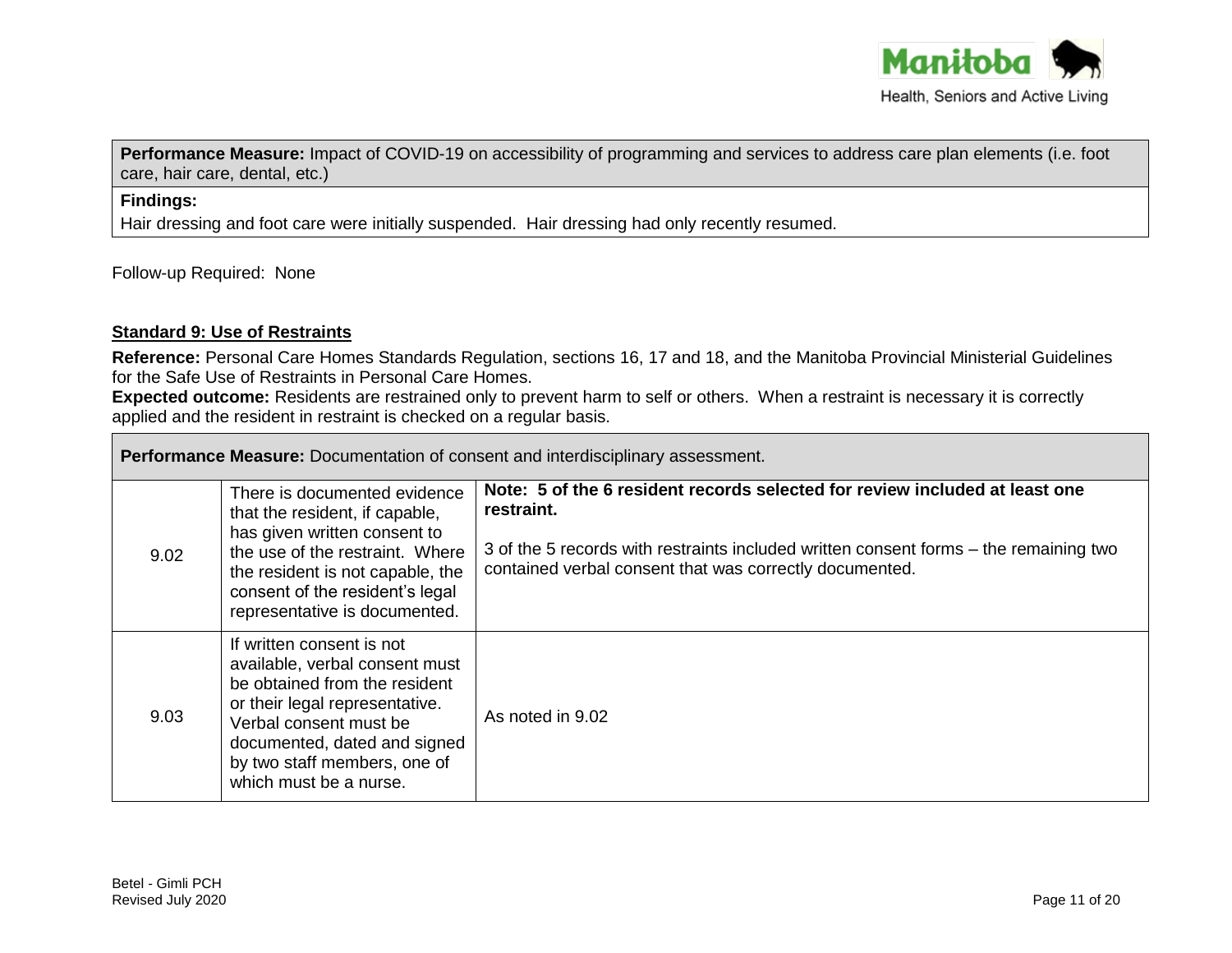

| 9.04 | There is documented evidence<br>that a comprehensive<br>assessment of the resident is<br>completed by an<br>interdisciplinary team, prior to<br>application (or reapplication) of<br>any restraint. | 5 of 5 records included evidence of an assessment completed by more than one<br>member of the interdisciplinary team. In one record, reviewers noted a recent<br>physician's order for olanzapine. While behaviours/conditions as described in the<br>IPNs supported the use of this medication, a diagnosis should be indicated on the<br>physician's order and/or on the medication review form. |  |
|------|-----------------------------------------------------------------------------------------------------------------------------------------------------------------------------------------------------|----------------------------------------------------------------------------------------------------------------------------------------------------------------------------------------------------------------------------------------------------------------------------------------------------------------------------------------------------------------------------------------------------|--|
|      | Performance Measure: The assessment includes documentation of each of the following:                                                                                                                |                                                                                                                                                                                                                                                                                                                                                                                                    |  |
| 9.05 | • description of the resident's<br>behaviour and the<br>environment in which it<br>occurs (including time of<br>day)                                                                                | 5 of 5 records included the information required                                                                                                                                                                                                                                                                                                                                                   |  |
| 9.06 | • the resident's physical status                                                                                                                                                                    | 5 of 5 records included the information required                                                                                                                                                                                                                                                                                                                                                   |  |
| 9.07 | • the resident's emotional status                                                                                                                                                                   | 5 of 5 records included the information required                                                                                                                                                                                                                                                                                                                                                   |  |
| 9.08 | • the resident's mental status                                                                                                                                                                      | 5 of 5 records included the information required                                                                                                                                                                                                                                                                                                                                                   |  |
| 9.09 | • the resident's nutritional<br>status                                                                                                                                                              | 5 of 5 records included the information required                                                                                                                                                                                                                                                                                                                                                   |  |
| 9.10 | • all alternatives tried and<br>exhausted                                                                                                                                                           | 5 of 5 records included the information required                                                                                                                                                                                                                                                                                                                                                   |  |
| 9.11 | • review of current<br>medications                                                                                                                                                                  | 5 of 5 records included the information required                                                                                                                                                                                                                                                                                                                                                   |  |
| 9.12 | • actual and potential benefits<br>to the resident if the restraint<br>is applied                                                                                                                   | 5 of 5 records included the information required                                                                                                                                                                                                                                                                                                                                                   |  |
| 9.13 | • actual and potential burdens<br>to the resident if the restraint<br>is applied                                                                                                                    | 5 of 5 records included the information required                                                                                                                                                                                                                                                                                                                                                   |  |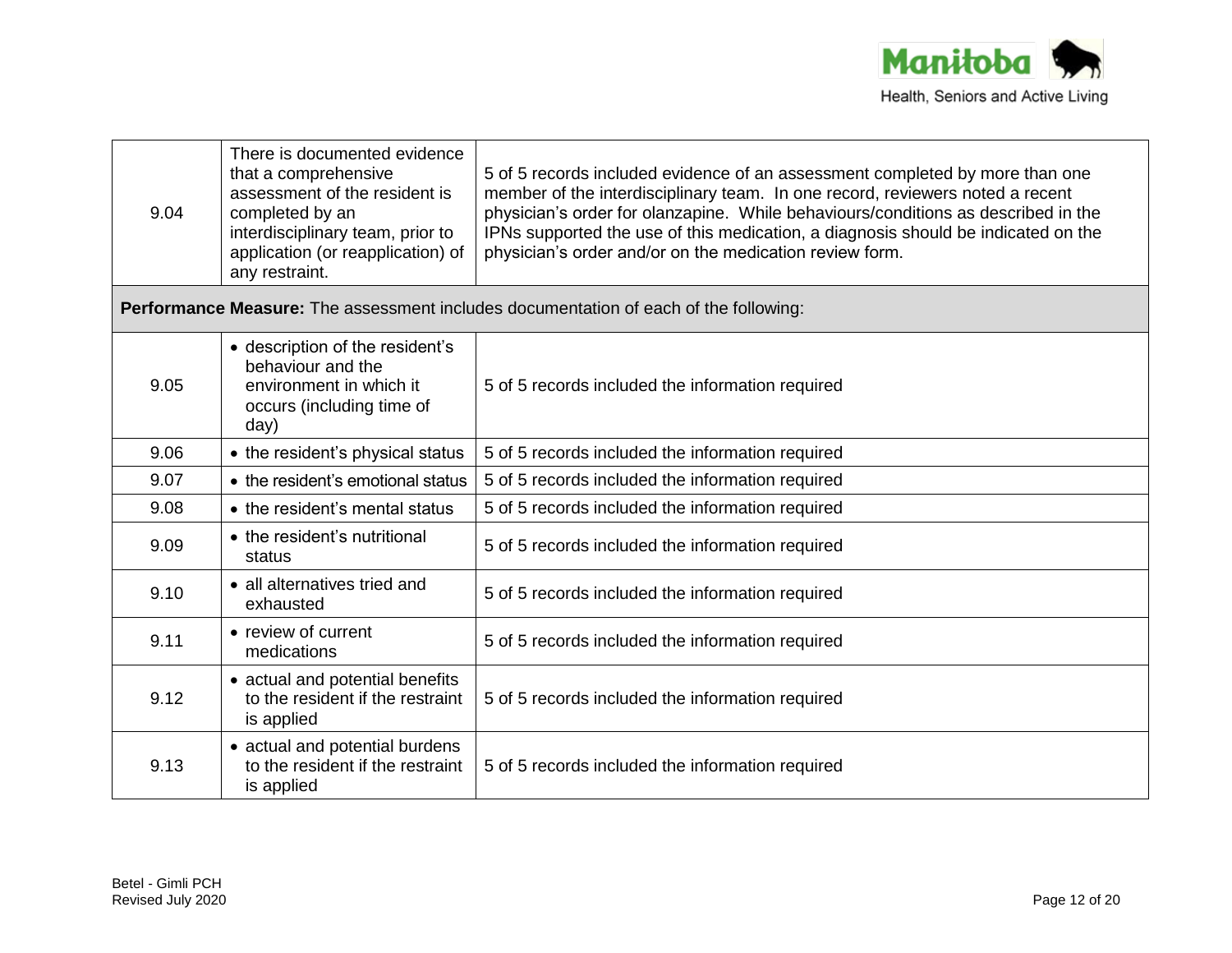

| 9.14                                                                                                                                                    | • any other additional ethical<br>considerations                                                                                                                             | 5 of 5 records included the information required                                                                       |
|---------------------------------------------------------------------------------------------------------------------------------------------------------|------------------------------------------------------------------------------------------------------------------------------------------------------------------------------|------------------------------------------------------------------------------------------------------------------------|
|                                                                                                                                                         |                                                                                                                                                                              | <b>Performance Measure:</b> There is a written order for the restraint in the resident's health record that indicates: |
| 9.15                                                                                                                                                    | • the kind of restraint to be<br>used                                                                                                                                        | 5 of 5 records included the information required                                                                       |
| 9.16                                                                                                                                                    | • the frequency of checks on<br>the resident while the<br>restraint is in use                                                                                                | 5 of 5 records included the information required                                                                       |
| 9.17                                                                                                                                                    | • the signature of the person<br>giving the order (where a<br>chemical restraint is used it<br>must be ordered by a doctor,<br>nurse practitioner or<br>physician assistant) | 5 of 5 records included the information required                                                                       |
| 9.18                                                                                                                                                    | • the professional designation<br>of the person giving order                                                                                                                 | 4 of 5 records included the information required – one order did not indicate<br>designation                           |
| 9.19                                                                                                                                                    | • for a chemical restraint, the<br>time limit for its use (the<br>discontinuation date)                                                                                      | 1 of 1 records for which this was relevant included the information required                                           |
| Performance Measure: There is evidence of a care plan for every restraint in use, that outlines the resident's unique and specific<br>needs, including: |                                                                                                                                                                              |                                                                                                                        |
| 9.20                                                                                                                                                    | • the type of restraint and<br>method of application                                                                                                                         | 5 of 5 records included the information required                                                                       |
| 9.21                                                                                                                                                    | • the length of time the<br>restraint is to be used for<br>each application                                                                                                  | 5 of 5 records included the information required                                                                       |
| 9.22                                                                                                                                                    | • the frequency of the checks<br>on the resident while the<br>restraint is in use                                                                                            | 5 of 5 records included the information required                                                                       |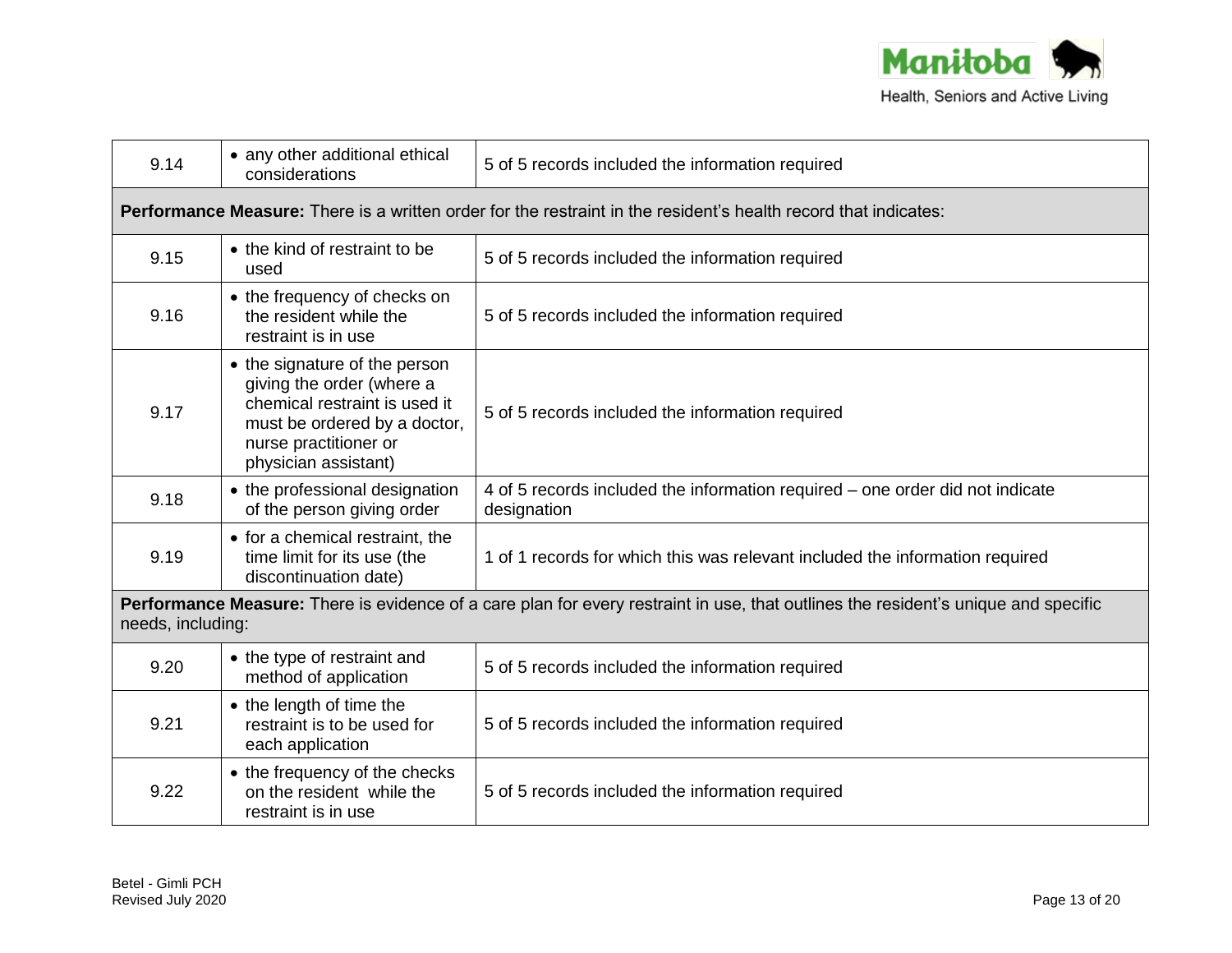

| 9.23 | • when regular removal of<br>restraints is to occur                                                                         | 4 of 4 records for which this was relevant included the information required                                                                                                                                                         |
|------|-----------------------------------------------------------------------------------------------------------------------------|--------------------------------------------------------------------------------------------------------------------------------------------------------------------------------------------------------------------------------------|
| 9.24 | There is documented evidence<br>that the continued use of any<br>restraint is reviewed at least<br>once every three months. | 5 of 5 records included the information required                                                                                                                                                                                     |
|      |                                                                                                                             | <u>is in the second and the second second and the second second and the second second and second and second and second and second and second and second and second and second and second and second and second and second and se</u> |

**Performance Measure:** Notable change in the use of restraints since the onset of COVID-19.

#### **Findings:**

No increase or decrease in the use of emergency restraints was reported.

Additional Comments: Restraint care plans which form part of the ICP provided a good level of detail and direction. Basic restraint assessments were generally thorough and complete.

Follow-up Required: None

# **Standard 10: Medical Services**

**Reference:** Personal Care Homes Standards Regulation, Sections 19 & 20

**Expected Outcome**: Residents receive medical care in accordance with their needs and in a manner that enhances their quality of life.

**Performance Measure:** The PCH has continued to ensure that residents have access to physician services/care.

#### **Findings:**

As reported by PCH leadership, rounds have been completed via telephone unless a physical assessment is required.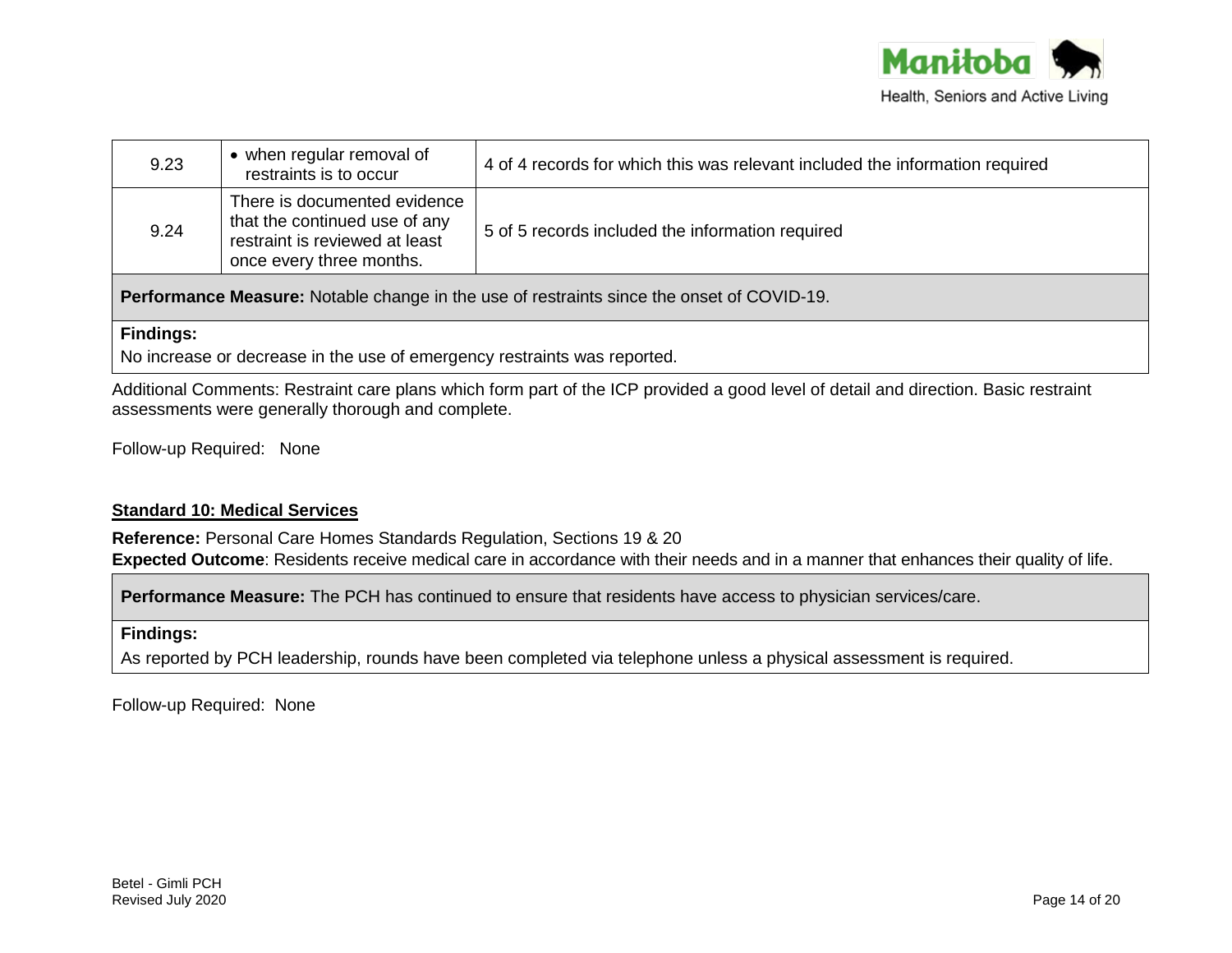

#### **Standard 11: Nursing Services**

**Reference:** Personal Care Homes Standards, Section 21, 22 & 23; Nursing Services Guideline, Manitoba Health Policy HCS 205.3, Nursing Services Guideline Plan/Template

**Expected Outcome**: Residents receive nursing care that meets their needs and in a manner that enhances their quality of life.

**Performance Measure:** The 3.6 HPRD (hours per resident day) care requirement continues to be met.

#### **Findings:**

PCH leadership reported that staffing levels have been maintained at a full complement. Staff are offered overtime hours to cover any unfilled shifts and, for nursing staff, the facility has been able to access agency nurses when necessary. Recruiting casual staff was identified as a challenge.

**Performance Measure:** All staff shifts are filled and there are adequate staff to provide care to residents.

#### **Findings:**

Three staff members were impacted by the single site directive but all were reported to have smaller positions EFTs. A summer relief position was developed to help fill open shifts.

All staff members interviewed indicated that additional staffing is required in the PCH to allow for more one-on-one interaction with residents (pre-COVID and currently). One staff member noted that care requirements have increased significantly over the last years and shortages are most prevalent in nursing and health care aide resourcing. During COVID-19, there has also been increased demands placed on recreation staff to take on additional responsibilities related to visitation with family/friends, significantly reducing opportunities to provide the level of activity required to meet the therapeutic recreations goals of each resident.

**Performance Measure:** Staff have the equipment and supplies (including PPE) they need to provide care and services safely and effectively.

# **Findings:**

No concerns were reported by PCH leadership with respect to the availability of equipment and supplies.

Staff members interviewed indicated they generally have the equipment and supplies they need but one staff noted that a lack of sufficient air conditioning has made the use of eye protection even more challenging as the heat and humidity on warm days causes visors to fog-up very quickly, making it difficult to see clearly.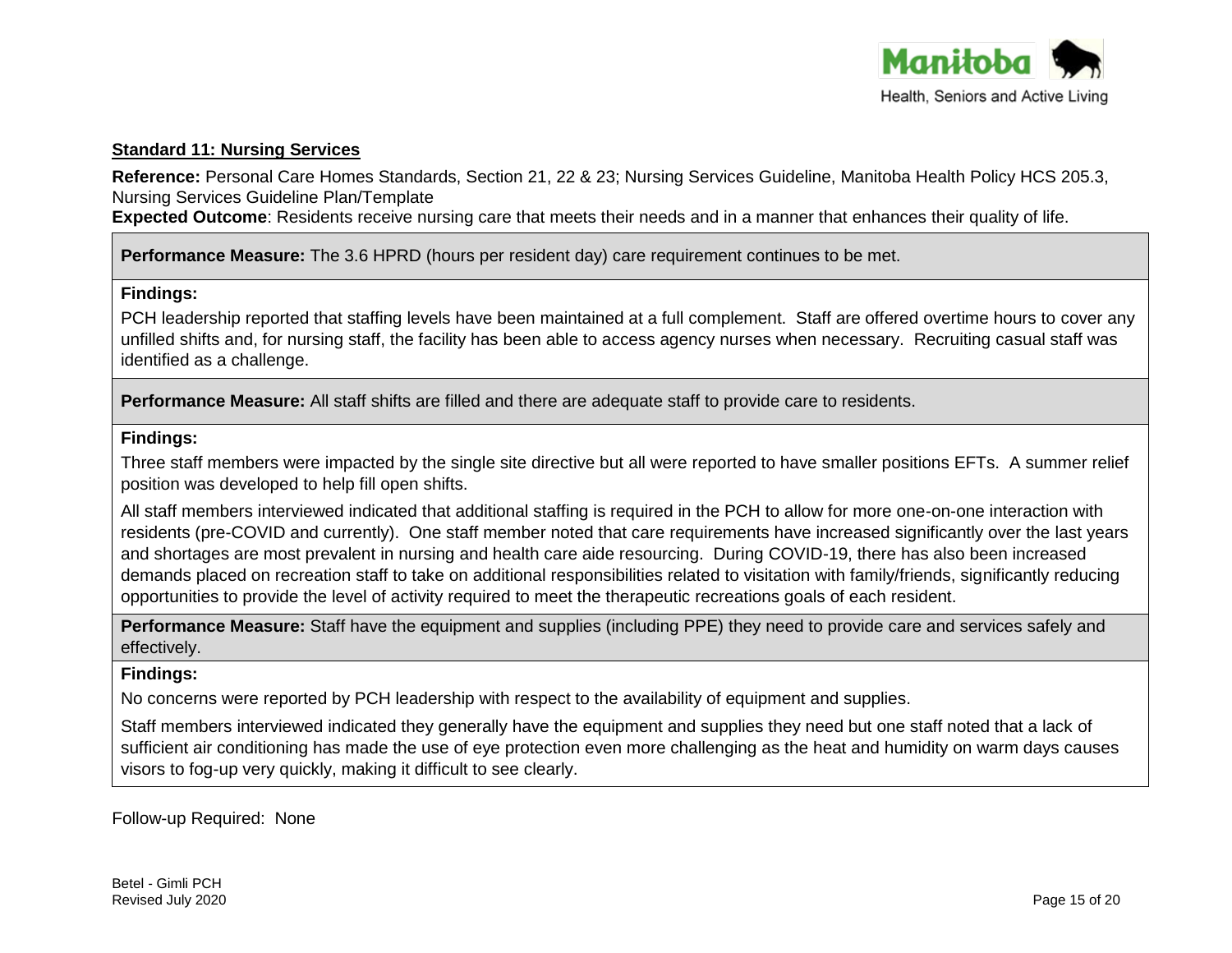

#### **Standard 12: Pharmacy Services**

**Reference:** Personal Care Homes Standards Regulation, Sections 24, 25 & 26 **Expected Outcome**: Residents receive prescribed treatments and medications in accordance, with their needs and their treatments/medications are correctly administered and documented.

**Performance Measure:** Quarterly medication reviews are completed with the pharmacist.

## **Findings:**

All quarterly medication reviews for the resident records examined were completed as required. As reported by PCH leadership, these are being completed over the phone. Medication forms are sent from the pharmacy and forwarded to the physician for review and signature. Pharmacy services have been maintained during COVID-19 and there were no challenges reported with respect to ordering and receiving medication.

Follow-up Required: None

# **Standard 14: Nutrition and Food Services**

**Reference:** Personal Care Homes Standards Regulation section 28 **Expected outcome:** Residents nutritional needs are met in a manner that enhances their quality of life.

**Performance Measure:** Food services and dining arrangements comply with public health guidelines related to COVID-19.

#### **Findings:**

As observed during the review, efforts were being made to physically distance residents during meal service to the extent possible. Prior to the pandemic, many of the residents on the second floor were transported to the main dining area on the first floor for meals. Presently, residents are remaining on their respective floors for meals.

All dietary staff and others assisting with meal service were observed to be wearing PPE as required and practicing frequent hand sanitizing between contacts with various residents.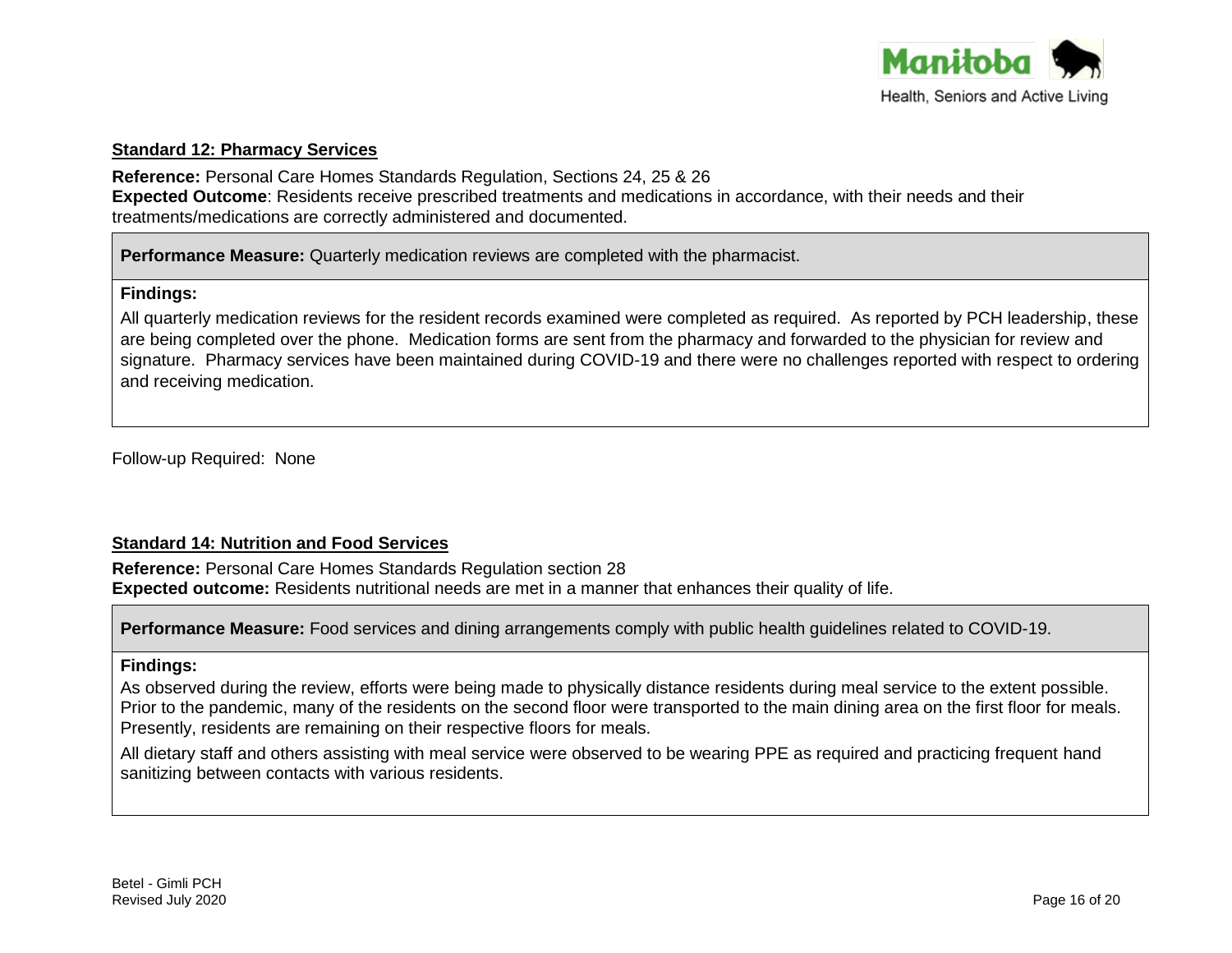

**Performance Measure:** The PCH has effectively addressed any challenges relative to food procurement, storage and handling resulting from COVID-19.

**Findings:** During the pandemic, external delivery drivers have not been entering the building. Goods are received outside the delivery entrance and brought in by the PCH's maintenance personnel. All other procurement, storage and handling practices have been maintained.

Follow-up Required: None

# **Standard 17: Therapeutic Recreation**

**Reference**: Personal Care Home Standards Regulation, Section 31 **Expected Outcome:** Residents participate in therapeutic recreational programming that enhances their quality of life.

**Performance Measure:** Recreation programming has been maintained in a manner that adheres to infection prevention and control protocols and meets the needs of residents.

## **Findings:**

As reported by PCH leadership, cut backs in programming have occurred as a result of the pandemic as recreation staff have had to shift their focus on facilitating virtual and outdoor visits and currently have no volunteers to assist. Out-of-facility entertainment which previously occurred on a weekly basis was cancelled. Group program size has been reduced to comply with social distancing guidelines and extra time needs to be taken to sanitize surfaces both in between and during some activities, particularly those where residents are sharing supplies/equipment.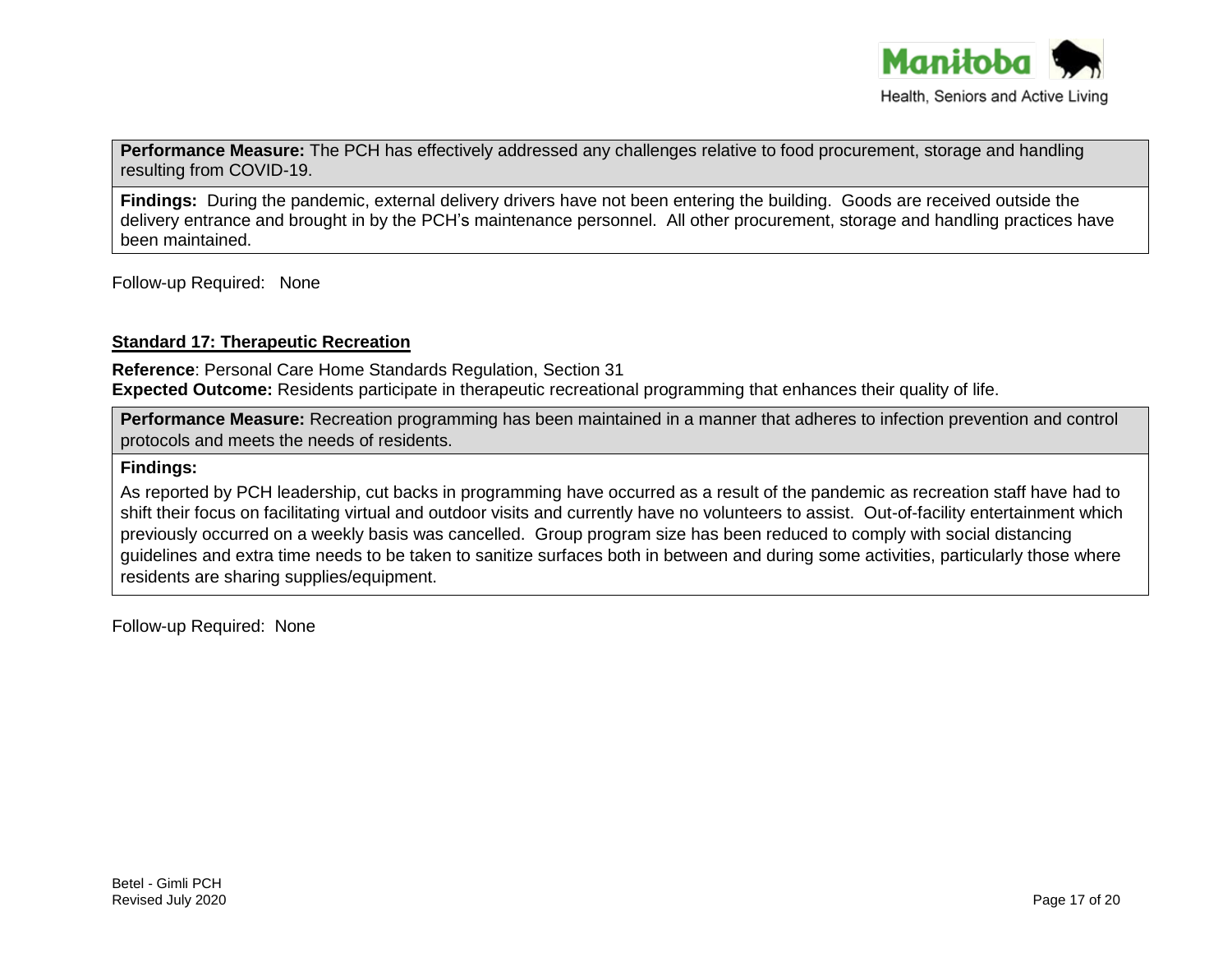

## **Standard 18: Spiritual and Religious Care**

**Reference:** Personal Care Homes Standards Regulation, Section 32

**Expected Outcome**: Residents are free to practice their individual spiritual and religious customs and residents' spiritual needs are met in a way that enhances their quality of life.

**Performance Measure:** Spiritual care services continue to be provided to residents on a regular basis.

#### **Findings:**

During the pandemic, recreation staff have been facilitating services in the chapel with church guidance and physical distancing measures in place.

Follow-up Required: None

#### **Standard 20: Disaster Management Program**

**Reference:** Personal Care Homes Standards Regulation, Section 35 and Manitoba Fire Code, Section 2.8.3 – Performance Measure #20.18

**Expected Outcome:** Residents are provided with a safe environment. Threats/risks that threaten the safety of the environment are proactively identified, hazards minimized and steps taken to respond when disasters occur.

**Performance Measure:** There is documented evidence that fire drills are conducted at least once a month and a record is maintained.

#### **Findings:**

Records reviewed for 2018, 2019 and 2020 (to current date) indicated that either an unplanned alarm, a planned drill, a table-top exercise or alternate fire education activity took place each month. As per the 2015 Suggested Evidence document however, a planned fire drill is to take place at the PCH every month.

Follow-up Required: While no follow-up reporting is required, please ensure that planned fire drills are conducted on a monthly basis. To help ensure that staff on all shifts are familiar with fire procedures, it is further recommended that some drills take place during the evening and weekends.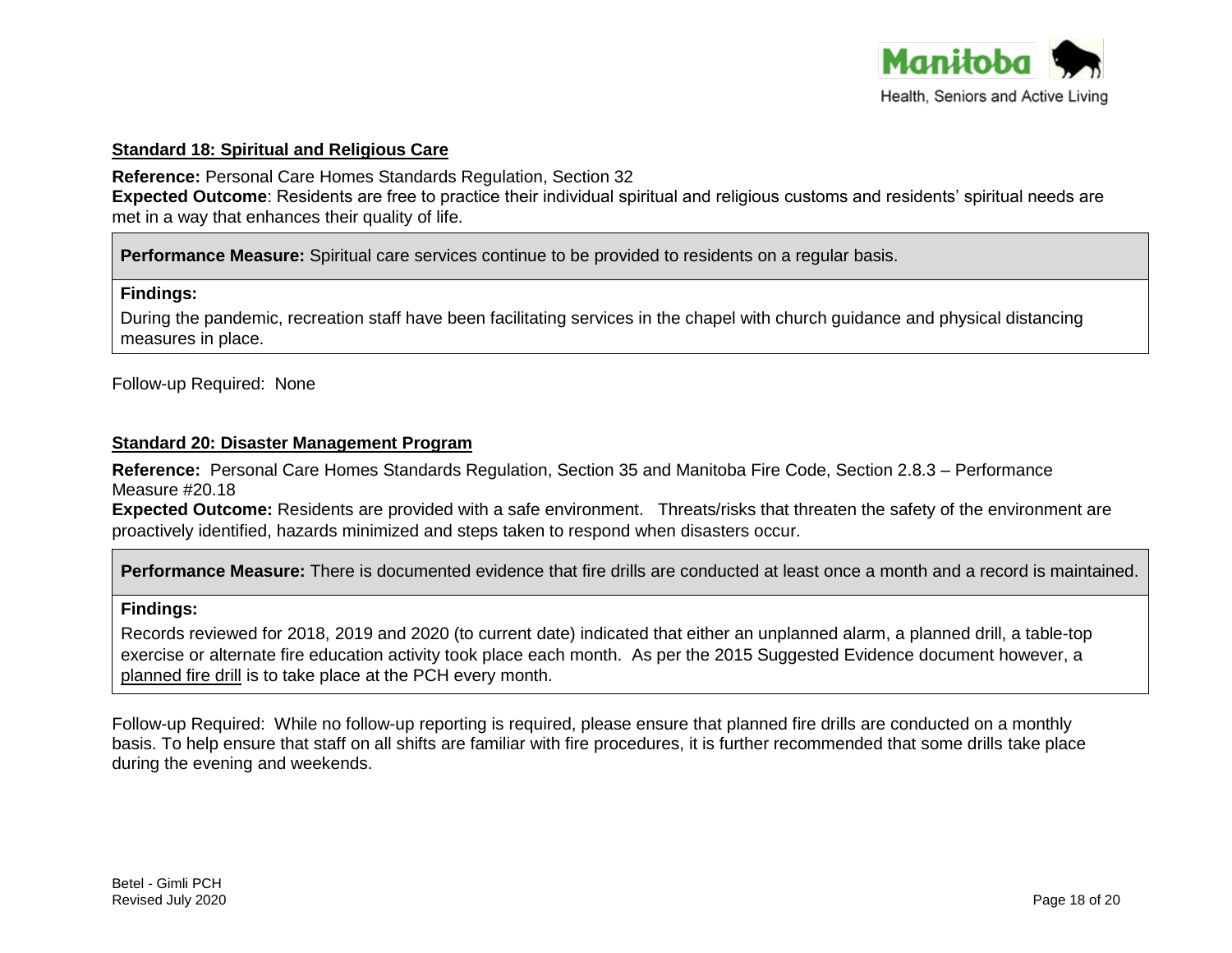

## **Standard 21: Infection Control Program**

**Reference:** Personal Care Homes Standards, Section 36 **Expected Outcome**: Residents are protected from the spread of infection by an infection control program.

**Performance Measure:** Education/training on infection prevention and control (IP&C) has been offered to all staff since the onset of COVID-19.

#### **Findings:**

Staff member interviewed identified IP&C as part of the annual education program. Since the pandemic, staff members indicated they have received numerous "reminders" and educational material on proper hand washing, sanitization and PPE procedures. Inservice training is currently not offered but staff have access to online training through LMS.

**Performance Measure:** Compliance with IP&C protocols is regularly monitored/audited.

## **Findings:**

Compliance with protocols is monitored by PCH managers on an ongoing basis and regionally through audits.

**Performance Measure:** Housekeeping procedures and cleaning schedules have been enhanced since the onset of COVID-19.

# **Findings:**

As reported by PCH leadership, and observed during the course of the review, housekeeping staff have increased the frequency of cleaning, particularly in high touch and high traffic areas of the facility. There were no concerns with housekeeping observed at the time of the review.

**Performance Measure:** Appropriate protocols/procedures are in place for the collection and handling of laundry (on and/or offsite).

# **Findings:**

Delivery personnel do not enter the building and plastic covers on linen deliveries are removed prior to linen being brought into the facility. All other protocols/procedures relative to laundry have been maintained.